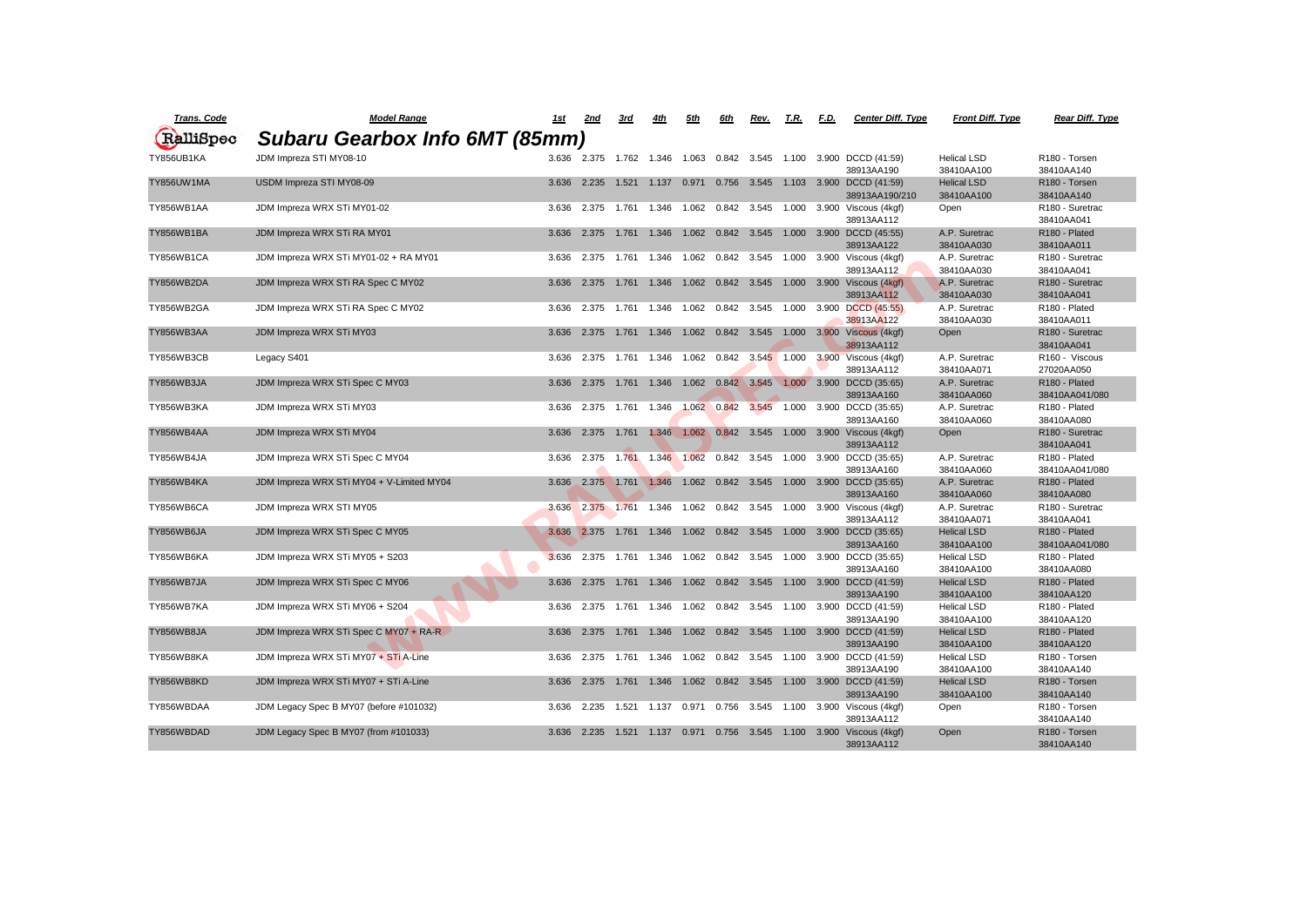| <b>Trans. Code</b> | <b>Model Range</b>                               | <u> 1st</u> | <u>2nd</u>                          | 3rd         | <u>4th</u>                               | <u>5th</u>  | 6th               | Rev.                                            | <u>T.R.</u> | <u>F.D.</u> | <b>Center Diff. Type</b>                                       | <b>Front Diff. Type</b> | Rear Diff. Type                         |
|--------------------|--------------------------------------------------|-------------|-------------------------------------|-------------|------------------------------------------|-------------|-------------------|-------------------------------------------------|-------------|-------------|----------------------------------------------------------------|-------------------------|-----------------------------------------|
| TY856WBEAA         | JDM Legacy Spec B MY08-09                        | 3.636       | 2.235                               | 1.521       | 1.137                                    | 0.971       | 0.756             | 3.545                                           | 1.100       |             | 3.900 Viscous (4kgf)                                           | Open                    | R <sub>180</sub> - Torsen               |
| TY856WH3MA         | USDM Impreza WRX STi MY04 (2003 prod. Year)      | 3.636       | 2.375                               | 1.761       | 1.346                                    | 0.971       |                   | 0.756 3.545                                     |             |             | 38913AA200<br>1.000 3.900 DCCD (35:65)                         | A.P. Suretrac           | 38410AA140<br>R <sub>180</sub> - Plated |
|                    |                                                  |             |                                     |             |                                          |             |                   |                                                 |             |             | 38913AA160                                                     | 38410AA060              | 38410AA080                              |
| TY856WH4MA         | USDM Impreza WRX STi MY04 (2004 prod. Year)      | 3.636       |                                     | 2.375 1.761 | 1.346                                    | 0.971       | 0.756             | 3.545                                           | 1.000       |             | 3.900 DCCD (35:65)                                             | A.P. Suretrac           | R180 - Plated                           |
|                    |                                                  |             |                                     |             |                                          |             |                   |                                                 |             |             | 38913AA160                                                     | 38410AA060              | 38410AA080                              |
| TY856WL4CC         | <b>JDM Forester STi MY04</b>                     | 3.636       | 2.235                               | 1.521       | 1.137                                    | 0.891       | 0.707             | 3.545                                           |             |             | 1.000 3.900 Viscous (4kgf)                                     | A.P. Suretrac           | R <sub>180</sub> - Suretrac             |
|                    |                                                  |             |                                     |             |                                          |             |                   |                                                 |             |             | 38913AA112                                                     | 38410AA071              | 38410AA041                              |
| TY856WL7CC         | JDM Forester STi MY05-06                         | 3.636       | 2.235                               |             | 1.521  1.137  0.891                      |             | 0.707             | 3.545                                           |             |             | 1.000 3.900 Viscous (4kgf)                                     | A.P. Suretrac           | R180 - Suretrac                         |
|                    |                                                  |             |                                     |             |                                          |             |                   |                                                 |             |             | 38913AA112                                                     | 38410AA071              | 38410AA041                              |
| TY856WL8CD         | <b>JDM Forester STI MY07</b>                     | 3.636       |                                     |             | 2.235  1.521  1.137  0.891  0.707  3.545 |             |                   |                                                 |             |             | 1.000 3.900 Viscous (4kgf)                                     | A.P. Suretrac           | R <sub>180</sub> - Suretrac             |
|                    |                                                  |             |                                     |             |                                          |             |                   |                                                 |             |             | 38913AA112                                                     | 38410AA071              | 38410AA041                              |
| TY856WLFAA         | JDM Legacy S402 MY09                             | 3.636       | 2.235                               |             | 1.521  1.137  0.891                      |             | 0.707             | 3.545                                           |             |             | 1.100 3.900 Viscous (4kgf)                                     | Open                    | R180 - Torsen                           |
| TY856WN2CA         | UK STI Prodrive Style MY02                       |             |                                     |             | 1.346                                    | 0.971       |                   | 0.756 3.545                                     |             |             | 38913AA200<br>1.100 3.900 Viscous (4kgf)                       | A.P. Suretrac           | 38410AA140                              |
|                    |                                                  | 3.636       | 2.375                               | 1.761       |                                          |             |                   |                                                 |             |             | 38913AA112                                                     |                         |                                         |
| TY856WN3CA         | UK STI MY03                                      |             |                                     |             |                                          |             |                   |                                                 |             |             |                                                                |                         |                                         |
|                    |                                                  |             |                                     |             |                                          |             |                   |                                                 |             |             |                                                                |                         |                                         |
| TY856WVBAA         | JDM Legacy Spec B MY05                           | 3.636       | 2.235                               | 1.521       | 1.137                                    | 0.971       |                   |                                                 |             |             | 0.756 3.545 1.100 3.900 Viscous (4kgf)                         | Open                    | R <sub>160</sub> - Viscous              |
|                    |                                                  |             |                                     |             |                                          |             |                   |                                                 |             |             | 38913AA112                                                     |                         | 27020AA070                              |
| TY856WVCAA         | JDM Legacy Spec B MY06                           | 3.636       |                                     |             | 2.235  1.521  1.137                      | 0.971       |                   |                                                 |             |             | 0.756 3.545 1.100 3.900 Viscous (4kgf)                         | Open                    | R <sub>160</sub> - Viscous              |
|                    |                                                  |             |                                     |             |                                          |             |                   |                                                 |             |             | 38913AA112                                                     |                         | 27020AA070                              |
| TY856WVDBA         | JDM Legacy 3.0R Spec B MY07 (before #101029)     | 3.636       |                                     |             |                                          |             |                   |                                                 |             |             | 2.235 1.521 1.137 0.971 0.756 3.545 1.100 3.900 Viscous (4kgf) | Open                    | R <sub>160</sub> - Viscous              |
|                    |                                                  |             |                                     |             |                                          |             |                   |                                                 |             |             | 38913AA112                                                     |                         | 27020AA070                              |
| TY856WVDBD         | JDM Legacy 3.0R Spec B MY07-08 (from #101030)    | 3.636       | 2.235 1.521                         |             |                                          |             | 1.137 0.971 0.756 | 3.545                                           |             |             | 1.100 3.900 Viscous (4kgf)<br>38913AA112                       | Open                    | R160 - Viscous<br>27020AA070            |
| TY856WW6MA         | USDM Impreza WRX STi MY05                        | 3.636       |                                     | 2.375 1.761 |                                          | 1.346 0.971 |                   | 0.756 3.545                                     |             |             | 1.000 3.900 DCCD (35:65)                                       | <b>Helical LSD</b>      | R <sub>180</sub> - Plated               |
|                    |                                                  |             |                                     |             |                                          |             |                   |                                                 |             |             | 38913AA160                                                     | 38410AA100              | 38410AA120                              |
| TY856WW7MA         | USDM Impreza WRX STi MY06                        | 3.636       |                                     |             | 2.375 1.761 1.346                        | 0.971       | 0.756             | 3.545                                           | 1.100       |             | 3.900 DCCD (41:59)                                             | Helical LSD             | R180 - Plated                           |
|                    |                                                  |             |                                     |             |                                          |             |                   |                                                 |             |             | 38913AA190                                                     | 38410AA100              | 38410AA120                              |
| TY856WW8MA         | USDM Impreza WRX STi MY07                        | 3.636       | 2.235                               | 1.521       | 1.137                                    | 0.971       | 0.756             | 3.545                                           |             |             | 1.100 3.900 DCCD (41:59)                                       | <b>Helical LSD</b>      | R <sub>180</sub> - Torsen               |
|                    |                                                  |             |                                     |             |                                          |             |                   |                                                 |             |             | 38913AA190                                                     | 38410AA100              | 38410AA140                              |
| TY856WW8MD         | USDM Impreza WRX STi MY07 (from #100598)         | 3.636       | 2.235                               | 1.521       | 1.137                                    | 0.971       | 0.756             | 3.545                                           | 1.100       |             | 3.900 DCCD (41:59)                                             | Helical LSD             | R <sub>180</sub> - Torsen               |
|                    |                                                  |             |                                     |             |                                          |             |                   |                                                 |             |             | 38913AA190                                                     | 38410AA100              | 38410AA140                              |
| TY856WWDAA         | USDM Legacy Spec B MY07 (2006 Prod. Year)        | 3.636       | 2.235                               |             | 1.521  1.137  0.891                      |             |                   |                                                 |             |             | 0.707 3.545 1.100 3.900 Viscous (4kgf)                         | Open                    | R <sub>180</sub> - Torsen               |
|                    |                                                  |             |                                     |             |                                          |             |                   |                                                 |             |             | 38913AA112                                                     |                         | 38410AA140                              |
| TY856WWDAD         | USDM Legacy Spec B MY07 (2007 Prod. Year)        | 3.636       |                                     | 2.235 1.521 | 1.137                                    | 0.891       | 0.707             | 3.545                                           |             |             | 1.100 3.900 Viscous (4kgf)<br>38913AA112                       | Open                    | R180 - Torsen<br>38410AA140             |
| TY856WWEAA         | USDM Legacy SPec B MY08-09                       | 3.636       | 2.235                               | 1.521       | 1.137                                    | 0.891       | 0.707             | 3.545                                           |             |             | 1.100 3.900 Viscous (4kgf)                                     | Open                    | R <sub>180</sub> - Torsen               |
|                    |                                                  |             |                                     |             |                                          |             |                   |                                                 |             |             | 38913AA200                                                     |                         | 38410AA140                              |
| ??                 | Aus. Impreza WRX STi MY02-04                     | 3.636       |                                     |             |                                          |             |                   | 2.375  1.761  1.346  1.062  0.842  3.545  1.000 |             |             | 3.900 Viscous (4kgf)                                           | A.P. Suretrac           |                                         |
|                    |                                                  |             |                                     |             |                                          |             |                   |                                                 |             |             | 38912AA112                                                     |                         |                                         |
|                    | <b>Subaru Gearbox Info Split Case 6MT (75mm)</b> |             |                                     |             |                                          |             |                   |                                                 |             |             |                                                                |                         |                                         |
| RalliSpec          |                                                  |             |                                     |             |                                          |             |                   |                                                 |             |             |                                                                |                         |                                         |
| TY756WLAAA         | JDM/USDM Legacy Turbo MY10-11                    |             | 3.454 1.947 1.296 0.972 0.780 0.666 |             |                                          |             |                   | 3.636                                           |             |             | 1.000   4.111   Viscous                                        | Open                    | R <sub>160</sub> - Open                 |
|                    |                                                  |             |                                     |             |                                          |             |                   |                                                 |             |             | 38913AA230                                                     |                         |                                         |
| TY756WCAAA         | USDM Legacy Non-Turbo MY10-11                    | 3.454       |                                     | 1.947 1.296 |                                          | 0.972 0.825 | 0.695             | 3.636                                           |             |             | 1.000  4.111  Viscous                                          | Open                    | R160 - Open                             |
| TY756WCABA         | USDM Legacy Outback MY10-11                      | 3.454       | 1.947 1.296                         |             |                                          | 0.972 0.825 | 0.695             | 3.636                                           | 1.000       |             | 38913AA230<br>4.444 Viscous                                    |                         | R <sub>160</sub> - Open                 |
|                    |                                                  |             |                                     |             |                                          |             |                   |                                                 |             |             | 38913AA230                                                     | Open                    |                                         |

38410AA140<br>R180 - Plated 38410AA080<br>R180 - Plated 38410AA080<br>R180 - Suretrac 38410AA041<br>R180 - Suretrac 38913AA112 38410AA071 38410AA041 38410AA041<br>R180 - Torsen 38410AA140

27020AA070<br>R160 - Viscous 27020AA070<br>R160 - Viscous 38913AA112 27020AA070 27020AA070<br>R180 - Plated 38410AA120<br>R180 - Plated 38913AA190 38410AA100 38410AA120 38410AA140 38410AA140 38410AA140<br>R180 - Torsen 38410AA140<br>R180 - Torsen 38410AA140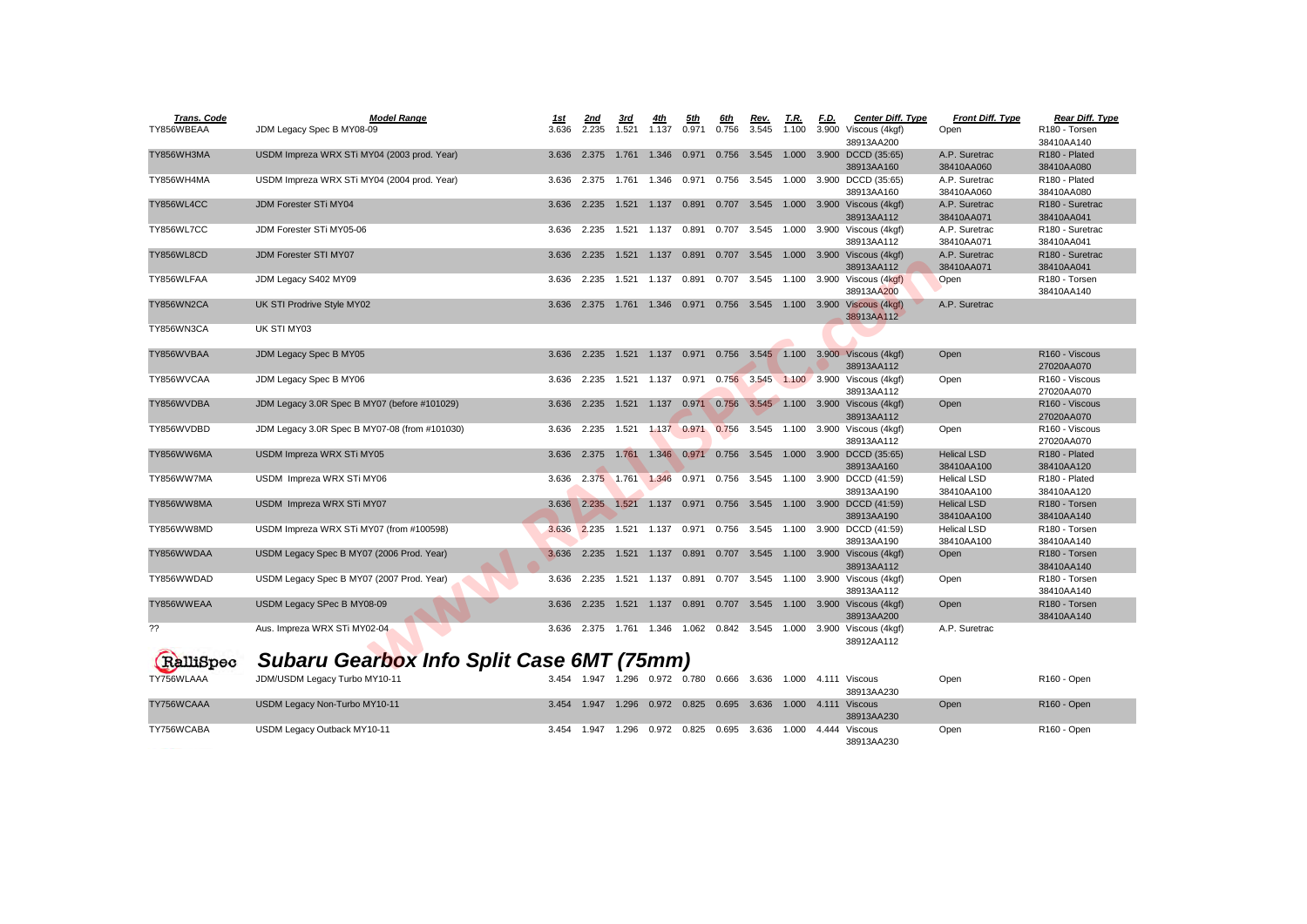27020AA001<br>R160 - Viscous 38434AA021 27020AA001 38434AA021 27020AA001 38434AA021 27020AA001 27020AA001<br>R160 - Viscous 38434AA021 27020AA001 27020AA031<br>R160 - Viscous 27020AA031<br>R160 - Viscous 27020AA040<br>R160 - Viscous 27020AA040<br>R160 - Viscous 38434AA021 27020AA040 38434AA021 27020AA040 38410AA011<br>R180 - Plated 38410AA011<br>R160 - Viscous 27020AA040<br>R160 - Viscous 38434AA021 27020AA040

| RalliSpec                        | <b>Subaru Gearbox Info Split Case 5MT Turbo</b>                                                           |                      |                     |             |                                   |                     |            |                      |                      |             |                                                                |                                 |                                                                    |
|----------------------------------|-----------------------------------------------------------------------------------------------------------|----------------------|---------------------|-------------|-----------------------------------|---------------------|------------|----------------------|----------------------|-------------|----------------------------------------------------------------|---------------------------------|--------------------------------------------------------------------|
| <b>Trans. Code</b><br>TY752VB1AA | <b>Model Range</b><br>JDM Legacy RS & GT MY90-91                                                          | <u> 1st</u><br>3.545 | <u>2nd</u><br>2.111 | 1.448       | 1.088                             | <u>5th</u><br>0.825 | <u>6th</u> | <u>Rev.</u><br>3.416 | <u>T.R.</u><br>1.000 | <u>F.D.</u> | <b>Center Diff. Type</b><br>4.111 Viscous (4kgf)<br>38434AA021 | <b>Front Diff. Type</b><br>Open | <b>Rear Diff. Type</b><br>R <sub>160</sub> - Viscous<br>27020AA001 |
| TY752VB1BA                       | JDM Legacy RS-R MY90-91                                                                                   |                      | 3.545 2.111         | 1.448       | 1.088                             | 0.825               |            | 3.416                |                      |             | 1.000  4.111  Viscous (4kgf)<br>38434AA021                     | Open                            | R <sub>160</sub> - Viscous<br>27020AA001                           |
| TY752VB1CA                       | JDM Legacy RS-RA MY91                                                                                     | 3.454                |                     |             |                                   |                     |            |                      |                      |             | 3.416  1.000  4.111  Viscous (4kgf)<br>38434AA021              | Open                            | R <sub>160</sub> - Viscous<br>27020AA001                           |
| TY752VB2AA                       | JDM Legacy RS & GT MY92                                                                                   |                      | 3.545 2.111         | 1.448       | 1.088                             | 0.825               |            | 3.416                |                      |             | 1.000  4.111  Viscous (4kgf)<br>38434AA021                     | Open                            | R <sub>160</sub> - Viscous<br>27020AA001                           |
| TY752VB2CA                       | JDM Legacy RS-RA MY92-93                                                                                  | 3.454                | 2.333               | 1.750       | 1.354                             | 0.871               |            | 3.416                | 1.000                |             | 4.111 Viscous (4kgf)<br>38434AA021                             | Open                            | R <sub>160</sub> - Viscous<br>27020AA001                           |
| TY752VB2DA                       | JDM Legacy RS & GT MY93                                                                                   | 3.454                | 2.062               | 1.448       | 1.088                             | 0.825               |            | 3.416                | 1.000                |             | 4.111 Viscous (4kgf)<br>38434AA021                             | Open                            | R <sub>160</sub> - Viscous<br>27020AA001                           |
| TY752VB3AA                       | JDM Impreza WRX MY93                                                                                      | 3.454                | 2.062               | 1.448       | 1.088                             | 0.825               |            | 3.416                | 1.000                |             | 4.111 Viscous (4kgf)<br>38434AA021                             | Open                            | R <sub>160</sub> - Viscous<br>27020AA031                           |
| TY752VB3BA                       | JDM Impreza WRX RA MY93                                                                                   | 3.454                | 2.333               | 1.750       | 1.354                             | 0.972               |            | 3.416                |                      |             | 1.000  4.111  Viscous (4kgf)<br>38434AA021                     | Open                            | R <sub>160</sub> - Viscous<br>27020AA031                           |
| TY752VB3CA                       | JDM Impreza WRX, WRX SA, WRX STi MY94                                                                     | 3.454                |                     |             | 2.062 1.448 1.088 0.825           |                     |            |                      |                      |             | 3.416 1.000 4.111 Viscous (4kgf)<br>38434AA021                 | Open                            | R <sub>160</sub> - Viscous<br>27020AA040                           |
| TY752VB3DA                       | JDM Impreza WRX RA MY94                                                                                   | 3.454                | 2.333               | 1.750       | 1.354                             | 0.972               |            | 3.416                |                      |             | $1.000$ 4.111 Viscous (4kgf)<br>38434AA021                     | Open                            | R <sub>160</sub> - Viscous<br>27020AA040                           |
| TY752VB3EA                       | JDM Impreza WRX RA MY95<br>(basis for WRX STi RA MY95 -- off line modification)                           | 3.454                | 2.333               | 1.750       | 1.354                             | 0.972               |            | 3.416                | 1.000                |             | 3.900 Viscous (4kgf)<br>DCCD (35:65)                           | Open<br>Viscous?                | R <sub>160</sub> - Viscous<br>27020AA040                           |
| TY752VB3FA                       | JDM Impreza WRX & WRX STi MY95                                                                            | 3.454                | 2.062               | 1.448       |                                   | 1.088 0.825         |            | 3.416                |                      |             | 1.000  4.111  Viscous (4kgf)<br>38434AA021                     | Open                            | R <sub>160</sub> - Viscous<br>27020AA040                           |
| TY752VB4AA                       | JDM Impreza WRX & WRX STi Ver.II MY96<br>(also STi 555 & WRX V-Limited Ver.II MY96)                       | 3.454                | 2.062               | 1.448       |                                   | 1.088 0.825         |            | 3.416                | 1.000                |             | 4.111 Viscous (4kgf)<br>38434AA021                             | Open                            | R <sub>160</sub> - Viscous<br>27020AA040                           |
| TY752VB4BA                       | JDM Impreza WRX RA MY96                                                                                   | 3.454                | 2.333               | 1.750       | 1.354                             | 0.972               |            | 3.416                | 1.000                |             | 3.900 Viscous (4kgf)<br>38434AA021                             | Open                            | R160 - Viscous<br>27020AA040                                       |
| TY752VB4CA                       | JDM Impreza WRX STi RA Ver.II MY96<br>(also STi RA 555 & RA V-Limited Ver.II MY96)                        |                      |                     |             | 3.454 2.333 1.750 1.354 0.972     |                     |            |                      | 3.416 1.000          |             | 3.900 DCCD (35:65)<br>38913AA070                               | Open                            | R <sub>160</sub> - Plated<br>ST3860055000                          |
| TY752VB5BA                       | JDM Impreza WRX RA MY97-98<br>(also WRX R V-Limited MY98)                                                 |                      | 3.083 2.062 1.545   |             | 1.151                             | 0.825               |            | 3.416                |                      |             | 1.000  4.444  Viscous (4kgf)<br>38434AA021                     | Open                            | R180 - 38410AA011<br>R180 - 27022AA000                             |
| TY752VB5CA                       | JDM Impreza WRX STi R & RA Ver.III/IV MY97-98<br>(also STi Type R V-Limited Ver.IV MY98)                  | 3.083                |                     | 2.062 1.545 | 1.151                             | 0.825               |            | 3.416                | 1.000                |             | 4.444 DCCD (35:65)<br>38913AA070                               | Open                            | R180 - Plated<br>38410AA011                                        |
| TY752VB6EA                       | JDM Impreza WRX STi RA V-Limited Ver.IV MY98                                                              | 3.083                |                     | 2.062 1.545 | 1.151                             | 0.825               |            | 3.416                | 1.000                |             | 4.444 DCCD (35:65)<br>38913AA070                               | <b>Helical LSD</b>              | R <sub>180</sub> - Plated<br>38410AA011                            |
| TY752VB6SZ                       | JDM Impreza 22B                                                                                           | 3.083                | 2.062               | 1.545       | 1.151                             | 0.825               |            | 3.416                | 1.000                |             | 4.444 DCCD (35:65)<br>38913AA070                               | Open                            | R180 - Plated<br>38410AA011                                        |
| TY752VBAAA                       | JDM Legacy GT MY94-95                                                                                     |                      |                     |             | 3.454 2.062 1.448 1.088 0.825     |                     |            |                      |                      |             | 3.416  1.000  4.111  Viscous (4kgf)<br>38434AA021              | Open                            | R160 - Viscous<br>27020AA040                                       |
| TY752VBBAA                       | JDM Legacy GT MY96                                                                                        |                      |                     |             | 3.454 2.062 1.448 1.088 0.825     |                     |            |                      |                      |             | 3.416  1.000  4.111  Viscous (4kgf)<br>38434AA021              | Open                            | R160 - Viscous<br>27020AA040                                       |
| TY752VN3BA                       | UK/Europe Impreza Turbo 2000 / GT MY94-95<br>(also Series McRae MY95)                                     |                      |                     |             | 3.454  1.947  1.366  0.972  0.738 |                     |            | 3.416                |                      |             | 1.000  4.111  Viscous (4kgf)<br>38434AA021                     | Open                            |                                                                    |
| TY752VN4BA                       | UK/Europe Impreza Turbo 2000 / GT MY96                                                                    |                      |                     |             | 3.454 1.947 1.366 0.972 0.738     |                     |            |                      |                      |             | 3.416  1.000  4.111  Viscous (4kgf)<br>38434AA021              | Open                            |                                                                    |
| TY752VN5BA                       | UK/Europe Impreza Turbo 2000 / GT MY97                                                                    |                      |                     |             |                                   |                     |            | 3.416                |                      |             | Viscous (4kgf)<br>38434AA021                                   | Open                            |                                                                    |
| TY752VN6AA                       | UK/Europe Impreza Turbo 2000 / GT MY98                                                                    |                      |                     |             |                                   |                     |            | 3.416                |                      |             | Viscous (4kgf)<br>38434AA021                                   | Open                            |                                                                    |
| TY752VBCAA                       | JDM Impreza WRX & WRX STi Ver.III/IV MY97-98<br>(also STi V-Limited Ver.III MY97) + Legacy B-Spec MY97-98 |                      |                     |             | 3.166  1.882  1.296  0.972  0.738 |                     |            | 3.416                | 1.000                |             | 4.444 Viscous (4kgf)<br>38434AA021                             | Open                            | R160 - Viscous<br>27020AA040                                       |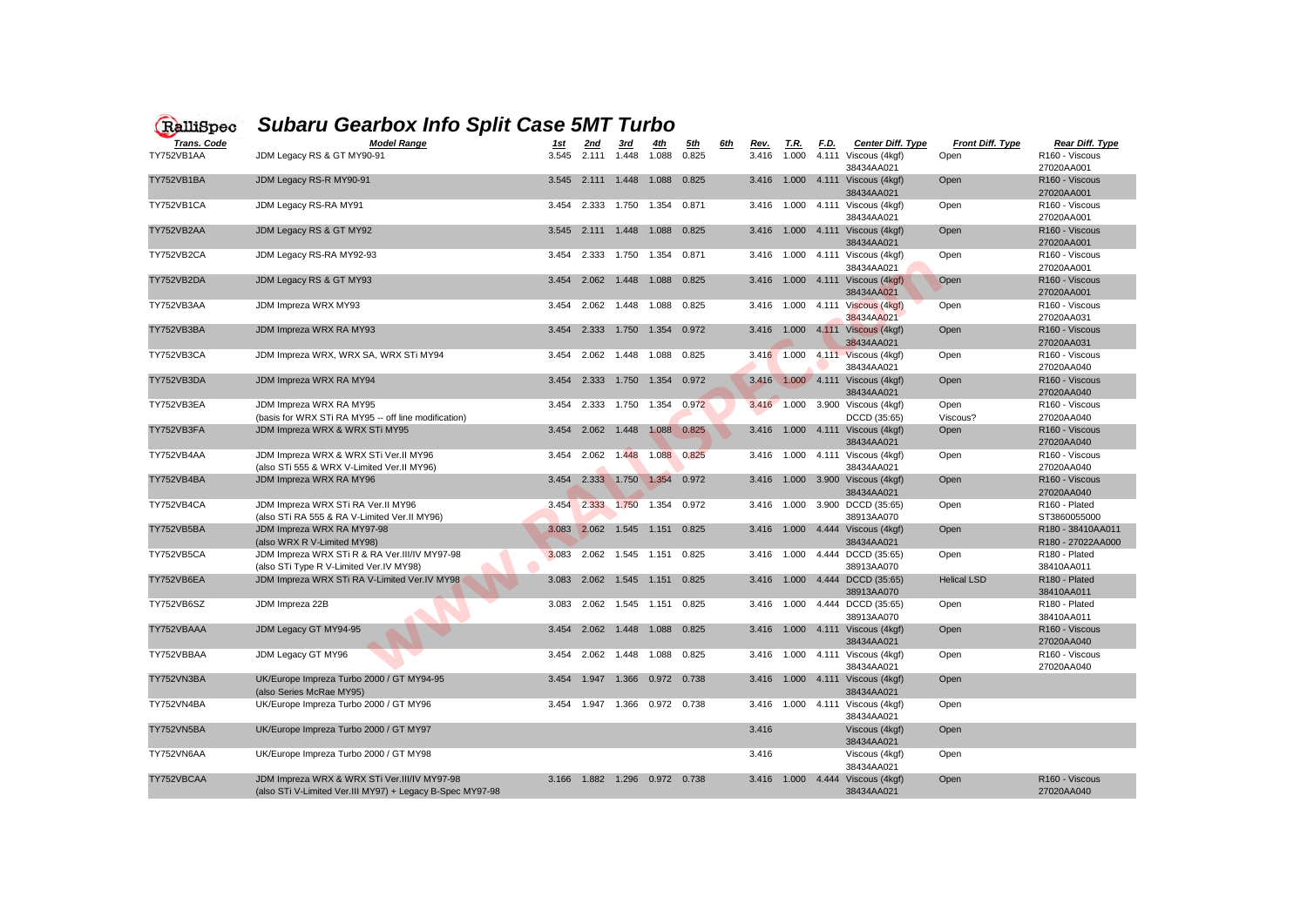| <b>Trans. Code</b> | <b>Model Range</b>                                                                      | <u>1st</u> | <u>2nd</u>                        | 3rd                        | 4th         | <u>5th</u> | <u>6th</u> | Rev.  | <u>T.R.</u> | <u>F.D.</u> | <b>Center Diff. Type</b>                          | <b>Front Diff. Type</b> | Rear Diff. Type                           |
|--------------------|-----------------------------------------------------------------------------------------|------------|-----------------------------------|----------------------------|-------------|------------|------------|-------|-------------|-------------|---------------------------------------------------|-------------------------|-------------------------------------------|
| TY752VBCBA         | JDM Impreza WRX 5-Door / Legacy GT MY97-98                                              | 3.454      | 2.062                             | 1.448                      | 1.088       | 0.825      |            | 3.416 | 1.000       |             | 4.111 Viscous (4kgf)<br>38434AA021                | Open                    | R160 - Viscous<br>27020AA040              |
| TY753VB1AA         | JDM Forester turbo MY98                                                                 | 3.454      | $\overline{?}$                    | $\tilde{?}$                | ?           | 0.738      |            | 3.416 | 1.000       |             | 4.444 Viscous (4kgf)<br>38434AA021                | Open                    | R160 - Viscous<br>27020AA040              |
| TY754VB1AA         | JDM Impreza WRX 5-Door MY99-00                                                          | 3.454      |                                   | 2.062 1.448 1.088          |             | 0.825      |            |       | 3.333 1.000 |             | 4.111 Viscous (4kgf)<br>38913AA101                | Open                    | R <sub>160</sub> - Suretrac<br>27022AA010 |
| TY754VB1BA         | JDM Impreza WRX RA & RA Ltd. MY99-00                                                    | 3.083      |                                   | 2.062 1.545 1.151          |             | 0.825      |            | 3.333 | 1.000       |             | 4.444 Viscous (4kgf)<br>38913AA101                | Open                    | R <sub>160</sub> - Suretrac<br>27022AA010 |
| TY754VB1CA         | JDM Impreza WRX STi R & RA Ver. V/VI MY99-00<br>(also STi RA Limited Ver. V/VI MY99-00) | 3.083      | 2.062                             | 1.545 1.151                |             | 0.825      |            | 3.333 | 1.000       |             | 4.444 DCCD (35:65)<br>38913AA070                  | Open                    | R180 - Plated<br>38410AA011               |
| TY754VB1EA         | JDM Impreza WRX STi RA Ltd. Ver. V/VI MY99-00<br>(also S201)                            | 3.083      |                                   | 2.062 1.545 1.151          |             | 0.825      |            |       |             |             | 3.333 1.000 4.444 DCCD (35:65)<br>38913AA070      | <b>Helical LSD</b>      | R <sub>180</sub> - Plated<br>38410AA011   |
| TY754VB4AA         | JDM Impreza WRX MY03                                                                    | 3.166      | 1.882                             | 1.296  0.972  0.738        |             |            |            | 3.333 | 1.000       |             | 4.444 Viscous (4kgf)<br>38913AA101                | Open                    | R <sub>160</sub> - Suretrac<br>27022AA010 |
| TY754VB5AA         | JDM Impreza WRX MY04                                                                    | 3.166      | 1.882                             | 1.296  0.972  0.738        |             |            |            | 3.333 | 1.000       |             | 4.444 Viscous (4kgf)<br>38913AA101                | Open                    | R <sub>160</sub> - Suretrac<br>27022AA010 |
| TY754VB6AA         | JDM Impreza WRX MY05                                                                    | 3.166      |                                   | 1.882  1.296  0.972  0.738 |             |            |            | 3.333 | 1.000       |             | 4.444 Viscous (4kgf)<br>38913AA101                | Open                    | R <sub>160</sub> - Suretrac<br>27022AA010 |
| TY754VB7AA         | JDM Impreza WRX MY06-07                                                                 | 3.166      |                                   | 1.882  1.296  0.972  0.738 |             |            |            |       |             |             | 3.333 1.000 4.444 Viscous (4kgf)<br>38913AA101    | Open                    | R160 - 27022AA010<br>R160 - 27020AA050    |
| TY754VBAAA         | JDM Impreza WRX & WRX STi Ver. V/VI MY99-00<br>JDM Legacy turbo MY99-00. UK P1?         | 3.166      | 1.882                             | 1.296                      | 0.972 0.738 |            |            | 3.333 |             |             | 1.000 4.444 Viscous (4kgf)<br>38913AA101          | Open                    | R160 - Suretrac<br>27022AA010             |
| TY754VBACA         | JDM Legacy RSK Blitzen MY99                                                             | 3.166      |                                   | 1.882  1.296  0.972  0.738 |             |            |            | 3.333 | 1.000       |             | 4.444 Viscous (4kgf)                              | Open                    | R <sub>160</sub> - Viscous<br>27020AA050  |
| TY754VBBAA         | JDM Impreza WRX NB, NBR, 20K MY01-02                                                    | 3.166      |                                   | 1.882 1.296                | 0.972 0.738 |            |            | 3.333 | 1.000       |             | 4.444 Viscous (4kgf)<br>38913AA101                | Open                    | R <sub>160</sub> - Viscous<br>27020AA050  |
| TY754VBBBA         | JDM Legacy turbo MY01-03                                                                | 3.166      | 1.882                             | 1.296                      | 0.972 0.738 |            |            | 3.333 | 1.000       |             | 4.111 Viscous (4kgf)<br>38913AA101                | Open                    | R160 - Viscous<br>27020AA050              |
| TY754VBBCA         | JDM Legacy turbo w/ option MY01-03                                                      |            | 3.166 1.882 1.296 0.972 0.738     |                            |             |            |            |       |             |             | 3.333 1.000 4.111 Viscous (4kgf)<br>38913AA101    | <b>Helical LSD</b>      | R <sub>160</sub> - Viscous<br>27020AA050  |
| TY754VBDAA         | JDM Legacy turbo w/ option MY02-03                                                      | 3.166      |                                   | 1.882 1.296 0.972 0.738    |             |            |            | 3.333 | 1.000       |             | 4.111 Viscous (4kgf)<br>38913AA101                | <b>Helical LSD?</b>     | R <sub>160</sub> - Viscous<br>27020AA050  |
| TY754VHEAA         | USDM Baja Turbo MY04                                                                    | 3.454      | 1.947                             | 1.366                      | 0.972       | 0.738      |            | 3.333 | 1.000       |             | 4.444 Viscous (4kgf)<br>38913AA101                | Open                    | R <sub>160</sub> - Viscous<br>27020AA050  |
| TY754VHFAA         | <b>USDM Baja Turbo MY05</b>                                                             | 3.454      | 1.947                             | 1.366 0.972 0.738          |             |            |            | 3.333 |             |             | 1.000  4.444  Viscous (4kgf)<br>38913AA101        | <b>Open</b>             | R <sub>160</sub> - Viscous<br>27020AA050  |
| TY754VHGAA         | USDM Baja Turbo MY06                                                                    | 3.454      | 1.947                             | 1.366 0.972 0.738          |             |            |            | 3.333 | 1.000       |             | 4.444 Viscous (4kgf)<br>38913AA101                | Open                    | R160 - Viscous<br>27020AA050              |
| TY754VN1AA         | UK/Europe Impreza Turbo 2000 / GT MY99                                                  | 3.454      |                                   | 1.947  1.366  0.972  0.738 |             |            |            | 3.333 | 1.100       |             | 3.900 Viscous (4kgf)<br>38913AA101                | Open                    | R160 - Viscous<br>27020AA050              |
| TY754VN1AB         | UK/Europe Impreza Turbo 2000 / GT MY00<br><b>RB5?</b>                                   |            | 3.454  1.947  1.366  0.972  0.738 |                            |             |            |            |       |             |             | 3.333 1.100 3.900 Viscous (4kgf)<br>38913AA101    | Open                    | R160 - Viscous<br>27020AA050              |
| TY754VN2AA         | USDM Impreza WRX MY02 (before Mar.02)<br>UK/Europe WRX MY01-02                          |            | 3.454  1.947  1.366  0.972  0.738 |                            |             |            |            |       |             |             | 3.333  1.100  3.900  Viscous (4kgf)<br>38913AA101 | Open                    | R160 - Viscous<br>27020AA050              |
| TY754VN2BA         | USDM Impreza WRX MY02-03 (starting Mar.02)                                              | 3.454      | 1.947                             | 1.366  0.972  0.738        |             |            |            | 3.333 | 1.100       |             | 3.900 Viscous (4kgf)<br>38913AA101                | Open                    | R160 - Viscous<br>27020AA050              |
| TY754VV4AA         | USDM Impreza WRX MY04 (before Sept. 03)                                                 |            | 3.454 1.947 1.366 0.972 0.738     |                            |             |            |            |       |             |             | 3.333  1.100  3.900  Viscous (4kgf)<br>38913AA101 | Open                    | R160 - Viscous<br>27020AA050              |
| TY754VV5AA         | USDM Impreza WRX MY04 (starting Sept. 03)                                               | 3.454      | 1.947                             | 1.366 0.972 0.738          |             |            |            | 3.333 | 1.100       |             | 3.900 Viscous (4kgf)<br>38913AA101                | Open                    | R160 - Viscous<br>27020AA050              |
| TY754VW7AA         | USDM Impreza WRX MY06-07                                                                |            | 3.454 1.947 1.366 0.972 0.738     |                            |             |            |            | 3.333 | 1.000       |             | 3.700 Viscous (4kgf)<br>38913AA101                | Open                    | R160 - Viscous<br>27020AA050              |

| Rear Diff. Type             |
|-----------------------------|
| R160 - Viscous              |
| 27020AA040                  |
| R160 - Viscous              |
| 27020AA040                  |
| R <sub>160</sub> - Suretrac |
| 27022AA010                  |
| R <sub>160</sub> - Suretrac |
| 27022AA010                  |
| R <sub>180</sub> - Plated   |
| 38410AA011                  |
| R <sub>180</sub> - Plated   |
| 38410AA011                  |
| R <sub>160</sub> - Suretrac |
| 27022AA010                  |
| R <sub>160</sub> - Suretrac |
| 27022AA010                  |
| R <sub>160</sub> - Suretrac |
| 27022AA010                  |
| R160 - 27022AA010           |
| R160 - 27020AA050           |
| R160 - Suretrac             |
| 27022AA010                  |
| R <sub>160</sub> - Viscous  |
| 27020AA050                  |
| R <sub>160</sub> - Viscous  |
| 27020AA050                  |
| R <sub>160</sub> - Viscous  |
| 27020AA050                  |
| R <sub>160</sub> - Viscous  |
| 27020AA050                  |
| R160 - Viscous              |
| 27020AA050                  |
| R160 - Viscous              |
| 27020AA050                  |
| R <sub>160</sub> - Viscous  |
| 27020AA050                  |
| R <sub>160</sub> - Viscous  |
| 27020AA050                  |
| R160 - Viscous              |
| 27020AA050                  |
| R160 - Viscous              |
| 27020AA050                  |
| R160 - Viscous              |
| 27020AA050                  |
| R160 - Viscous              |
| 27020AA050                  |
| R160 - Viscous              |
| 27020AA050                  |
| R160 - Viscous              |
| 27020AA050                  |
| R160 - Viscous              |
| 27020AA050                  |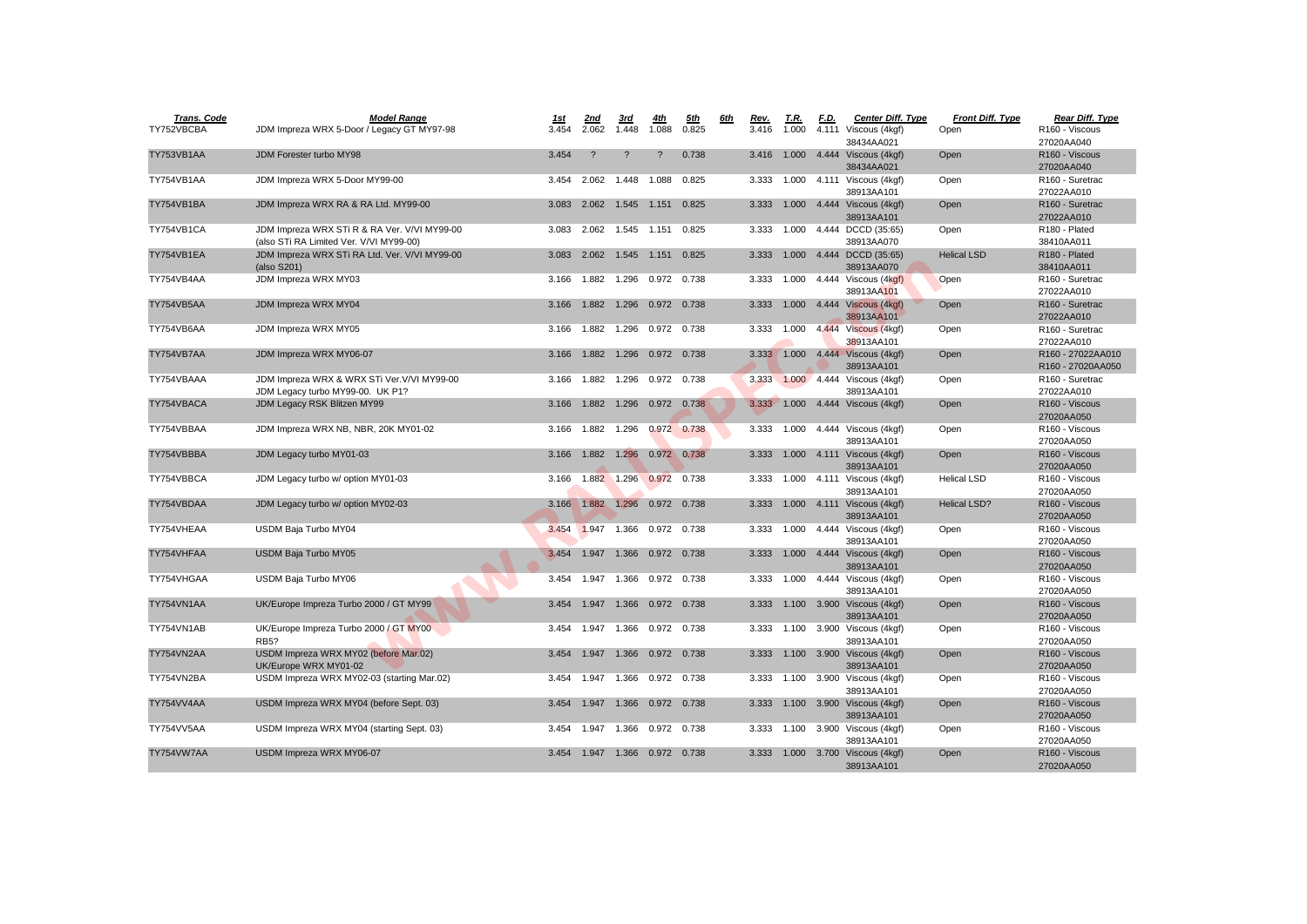| <b>Trans. Code</b> | <b>Model Range</b>                                    | <u> 1st</u> | 2nd                               | 3rd         | <u>4th</u>                 | <u>5th</u>  | 6th | Rev.  | <u>T.R.</u> | <u>F.D.</u> | <b>Center Diff. Type</b>                   | <b>Front Diff. Type</b> | Rear Diff. Type                       |
|--------------------|-------------------------------------------------------|-------------|-----------------------------------|-------------|----------------------------|-------------|-----|-------|-------------|-------------|--------------------------------------------|-------------------------|---------------------------------------|
| TY754VZ6AA         | USDM Impreza WRX MY05                                 | 3.454       | 1.947 1.366                       |             | 0.972                      | 0.738       |     | 3.333 | 1.100       |             | 3.900 Viscous (4kgf)                       | Open                    | R <sub>160</sub> - Viscous            |
|                    |                                                       |             |                                   |             |                            |             |     |       |             |             | 38913AA101                                 |                         | 27020AA050                            |
| TY755VB1AA         | JDM Forester turbo MY99-00                            | 3.454       | 1.947                             |             | 1.366 0.972 0.738          |             |     | 3.333 |             |             | 1.000  4.444  Viscous (4kgf)               | Open                    | R160 - Viscous                        |
|                    |                                                       |             |                                   |             |                            |             |     |       |             |             | 38913AA101                                 |                         | 27020AA050                            |
| TY755VB2AA         | JDM Forester turbo MY01                               | 3.454       | 1.947 1.366                       |             | 0.972 0.738                |             |     | 3.333 | 1.000       |             | 4.444 Viscous (4kgf)                       | Open                    | R160 - Viscous                        |
|                    |                                                       |             |                                   |             |                            |             |     |       |             |             | 38913AA101                                 |                         | 27020AA050                            |
| TY755VB2BA         | <b>JDM Forester STI MY01</b>                          | 3.454       |                                   | 1.947 1.366 | 0.972                      | 0.738       |     | 3.333 |             |             | 1.000  4.444  Viscous (4kgf)               | Open                    | R <sub>160</sub> - Viscous            |
|                    |                                                       |             |                                   |             |                            |             |     |       |             |             | 38913AA101                                 |                         | 27020AA050                            |
| TY755VB3AA         | JDM Forester XT MY02                                  | 3.454       | 1.947                             | 1.366       | 0.972 0.738                |             |     | 3.333 |             |             | 1.000  4.444  Viscous (4kgf)               | Open                    | R <sub>160</sub> - Viscous            |
| TY755VB4BA         | JDM Forester Cross Sports MY02-03                     | 3.454       | 1.947                             | $\gamma$    | $\overline{?}$             | 0.738       |     | 3.333 |             |             | 38913AA101<br>1.000  4.444  Viscous (4kgf) | Open                    | 27020AA050<br>R160 - Viscous          |
|                    |                                                       |             |                                   |             |                            |             |     |       |             |             | 38913AA101                                 |                         | 27020AA050                            |
| TY755VB5BA         | JDM Forester Cross Sports MY04                        | 3.454       | 1.947                             | $\gamma$    | $\gamma$                   | 0.738       |     | 3.333 |             |             | 1.000  4.444  Viscous (4kgf)               | Open                    | R160 - Viscous                        |
|                    |                                                       |             |                                   |             |                            |             |     |       |             |             | 38913AA101                                 |                         | 27020AA050                            |
| TY755VB7AA         | JDM Forester turbo MY05-07                            | 3.454       | 1.947                             | 1.366       |                            | 0.972 0.738 |     | 3.333 |             |             | 1.000  4.444  Viscous (4kgf)               | Open                    | R160 - Viscous                        |
|                    | USDM Forester turbo MY06-08                           |             |                                   |             |                            |             |     |       |             |             | 38913AA101                                 |                         | 27020AA050                            |
| TY755VH4AA         | JDM Forester XT MY03                                  | 3.454       | 1.947 1.366                       |             | 0.972 0.738                |             |     | 3.333 | 1.000       |             | 4.444 Viscous (4kgf)                       | Open                    | R160 - Viscous                        |
|                    | <b>USDM Forester XT MY04</b>                          |             |                                   |             |                            |             |     |       |             |             | 38913AA101                                 |                         | 27020AA050                            |
| TY755VW5AA         | <b>JDM Forester XT MY04</b>                           | 3.454       | 1.947                             | 1.366       |                            | 0.972 0.738 |     |       |             |             | 3.333 1.000 4.444 Viscous (4kgf)           | Open                    | R <sub>160</sub> - Viscous            |
|                    | <b>USDM Forester XT MY05</b>                          |             |                                   |             |                            |             |     |       |             |             | 38913AA101                                 |                         | 27020AA050                            |
| TY757VBAAB         | JDM Legacy 2.0GT MY04                                 | 3.166       | 1.882                             | 1.296       | 0.972 0.738                |             |     |       |             |             | 3.333 1.000 4.111 Viscous (4kgf)           | Open                    | R <sub>160</sub> - Viscous            |
|                    | USDM Legacy 2.5GT MY05                                |             |                                   |             |                            |             |     |       |             |             | 38913AA101                                 |                         | 27020AA050                            |
| TY757VBABB         | JDM Legacy Spec B MY04                                | 3.166       |                                   |             | 1.882  1.296  0.972  0.738 |             |     | 3.333 |             |             | 1.000  4.444  Viscous (4kgf)               | Open                    | R160 - Viscous                        |
|                    |                                                       |             |                                   |             |                            |             |     |       |             |             | 38913AA101                                 |                         | 27020AA050                            |
| TY757VBBAB         | JDM Legacy 2.0GT / GTI MY05                           |             | 3.166 1.882 1.296                 |             | 0.972 0.738                |             |     |       |             |             | 3.333  1.000  4.111  Viscous (4kgf)        | Open                    | R160 - Viscous                        |
|                    |                                                       |             |                                   |             |                            |             |     |       |             |             | 38913AA101                                 |                         | 27020AA050                            |
| TY757VBBBB         | JDM Legacy Spec B MY05 (5MT)                          | 3.166       |                                   | 1.882 1.296 | 0.972 0.738                |             |     | 3.333 |             |             | 1.000  4.444  Viscous (4kgf)               | Open                    | R <sub>160</sub> - Viscous            |
|                    |                                                       |             |                                   |             |                            |             |     |       |             |             | 38913AA101                                 |                         | 27020AA050                            |
| TY757VBCAB         | JDM Legacy 2.0GT / GTI MY06<br>USDM Legacy 2.5GT MY06 | 3.166       |                                   |             | 1.882 1.296 0.972          | 0.738       |     | 3.333 |             |             | 1.000  4.111  Viscous (4kgf)<br>38913AA101 | Open                    | R160 - Viscous<br>27020AA050          |
| TY757VBCBB         | JDM Legacy Spec B / Blitzen MY06 (5MT)                | 3.166       | 1.882 1.296                       |             | 0.972                      | 0.738       |     | 3.333 |             |             | 1.000  4.444  Viscous (4kgf)               | Open                    | R160 - Viscous                        |
|                    | <b>USDM Outback turbo MY06</b>                        |             |                                   |             |                            |             |     |       |             |             | 38913AA101                                 |                         | 27020AA050                            |
| TY757VBDAB         | JDM Legacy 2.0GT MY07                                 | 3.166       | 1.882                             | 1.296       |                            | 0.972 0.738 |     | 3.333 |             |             | 1.000  4.111  Viscous (4kgf)               | Open                    | R <sub>160</sub> - Viscous            |
|                    |                                                       |             |                                   |             |                            |             |     |       |             |             | 38913AA101                                 |                         | 27020AA050                            |
| TY757VWAAB         | <b>USDM Outback turbo MY05</b>                        | 3.166       |                                   |             | 1.882  1.296  0.972  0.738 |             |     |       |             |             | 3.333 1.000 4.444 Viscous (4kgf)           | Open                    | R160 - Viscous                        |
|                    |                                                       |             |                                   |             |                            |             |     |       |             |             |                                            |                         | 27020AA050                            |
| TY757VWDAA         | USDM Legacy 2.5GT MY07                                | 3.166       | 1.882                             | 1.296       | 0.972                      | 0.738       |     |       |             |             | 3.333 1.000 3.900 Viscous (4kgf)           | Open                    | R160 - Viscous                        |
|                    |                                                       |             |                                   |             |                            |             |     |       |             |             |                                            |                         | 27020AA050                            |
| TY757VWDBA         | <b>USDM Outback turbo MY07</b>                        | 3.166       | 1.882                             | 1.296       |                            | 0.972 0.738 |     | 3.333 |             |             | 1.000  4.444  Viscous (4kgf)               | Open                    | R160 - Viscous                        |
|                    |                                                       |             |                                   |             |                            |             |     |       |             |             |                                            |                         | 27020AA050                            |
| TY758VBAAA         | JDM Legacy 2.0GT MY08-09                              |             | 3.166  1.882  1.296  0.972  0.738 |             |                            |             |     |       |             |             | 3.333 1.000 4.111 Viscous (4kgf)           | Open                    | R160 - Viscous                        |
|                    |                                                       |             |                                   |             |                            |             |     |       |             |             | 38913AA200                                 |                         | 27020AA050                            |
| TY758VBZAA         | JDM Forester Turbo MY10                               |             | 3.454 1.947 1.296 0.972 0.738     |             |                            |             |     | 3.333 |             |             | 1.000  4.444  Viscous (4kgf)               | Open                    | R <sub>160</sub> - Open               |
|                    |                                                       |             |                                   |             |                            |             |     |       |             |             | 38913AA101                                 |                         | 38421AA030                            |
| <b>TY758VW1AA</b>  | USDM Impreza WRX MY08-10                              | 3.166       | 1.882                             | 1.296       | 0.972 0.738                |             |     | 3.333 | 1.000       |             | 3.900 Viscous (4kgf)                       | Open                    | R <sub>160</sub> - Open               |
|                    |                                                       |             | 3.166  1.882  1.296  0.972  0.738 |             |                            |             |     |       |             |             | 38913AA101                                 |                         | 38421AA030                            |
| TY758VW2AA         | USDM Impreza WRX SS MY09                              |             |                                   |             |                            |             |     |       |             |             | 3.333  1.000  3.900  Viscous (4kgf)        | Open                    | R <sub>160</sub> - Open<br>38421AA030 |
| TY758VWAAA         | USDM Legacy 2.5GT MY08-09                             |             | 3.166  1.882  1.296  0.972  0.738 |             |                            |             |     |       |             |             | 3.333 1.000 3.900 Viscous (4kgf)           | Open                    | R160 - Viscous                        |
|                    |                                                       |             |                                   |             |                            |             |     |       |             |             |                                            |                         | 27020AA050                            |
| TY758VWABA         | USDM Outback turbo MY08-09                            | 3.166       | 1.882  1.296  0.972  0.738        |             |                            |             |     | 3.333 |             |             | 1.000  4.444  Viscous (4kgf)               | Open                    | R160 - Viscous                        |
|                    |                                                       |             |                                   |             |                            |             |     |       |             |             |                                            |                         | 2702044050                            |

| <u>Rear Diff. Type</u>     |  |
|----------------------------|--|
| R160 - Viscous             |  |
| 27020AA050                 |  |
| R160 - Viscous             |  |
| 27020AA050                 |  |
| R <sub>160</sub> - Viscous |  |
| 27020AA050                 |  |
| R160 - Viscous             |  |
| 27020AA050                 |  |
| R160 - Viscous             |  |
| 27020AA050                 |  |
| R160 - Viscous             |  |
| 27020AA050                 |  |
| R <sub>160</sub> - Viscous |  |
| 27020AA050                 |  |
| R160 - Viscous             |  |
| 27020AA050                 |  |
| R160 - Viscous             |  |
| 27020AA050                 |  |
| R160 - Viscous             |  |
| 27020AA050                 |  |
| R160 - Viscous             |  |
| 27020AA050                 |  |
| R160 - Viscous             |  |
| 27020AA050                 |  |
| R <sub>160</sub> - Viscous |  |
| 27020AA050                 |  |
| R160 - Viscous             |  |
| 27020AA050                 |  |
| R160 - Viscous             |  |
| 27020AA050                 |  |
| R160 - Viscous             |  |
| 27020AA050                 |  |
| R160 - Viscous             |  |
| 27020AA050                 |  |
| R <sub>160</sub> - Viscous |  |
| 27020AA050                 |  |
| R <sub>160</sub> - Viscous |  |
| 27020AA050                 |  |
| R <sub>160</sub> - Viscous |  |
| 27020AA050                 |  |
| R160 - Viscous             |  |
| 27020AA050                 |  |
| R160 - Open                |  |
| 38421AA030                 |  |
| R160 - Open                |  |
| 38421AA030                 |  |
| R160 - Open                |  |
| 38421AA030                 |  |
| R160 - Viscous             |  |
| 27020AA050                 |  |
| R160 - Viscous             |  |
| 27020AA050                 |  |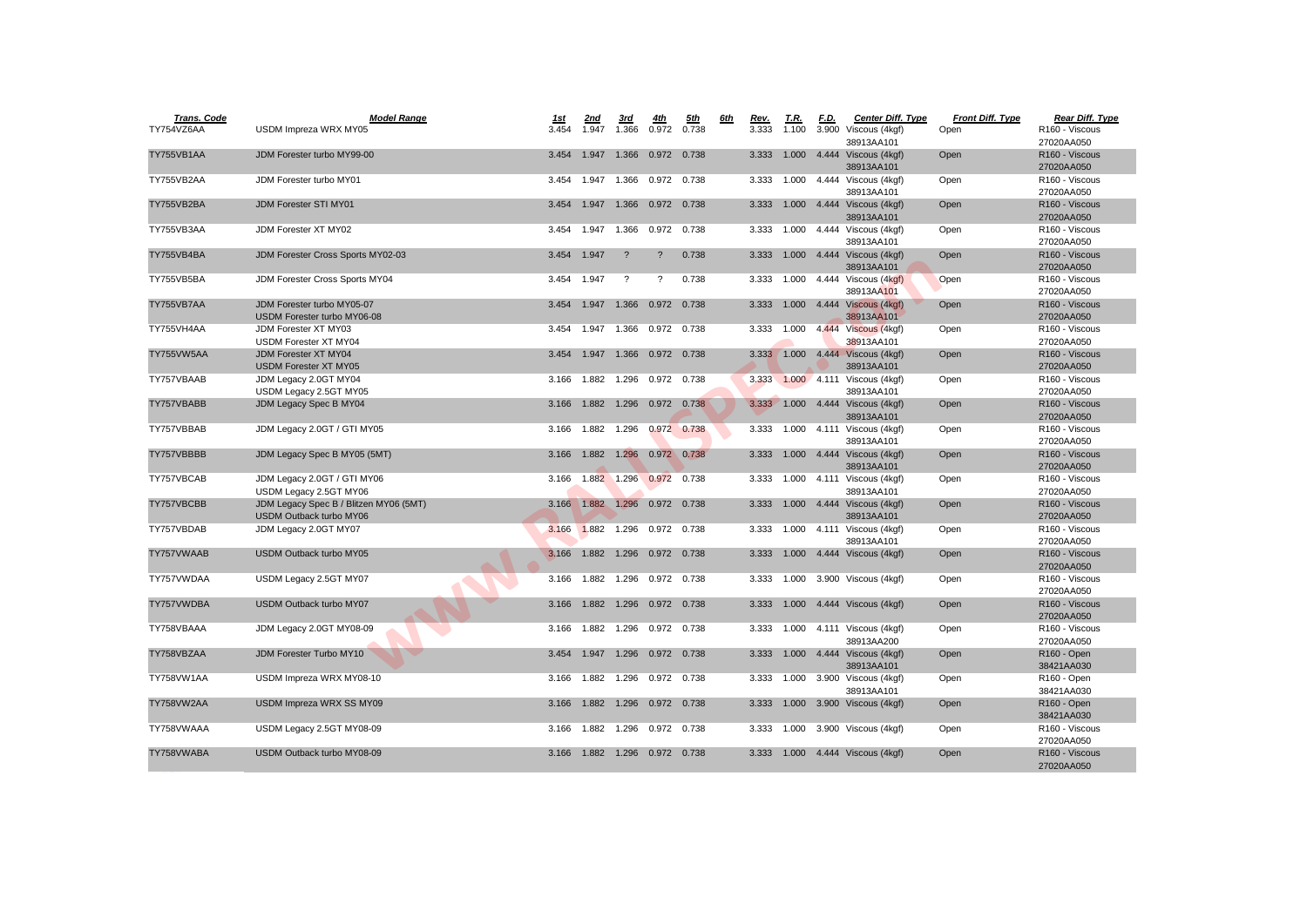

## *Subaru Gearbox Info Split Case 5MT Normally Aspirated (AWD)*

| Trans. Code | <b>Model Range</b>                                                                                                                                                                                                                                   | <u> 1st</u> | 2nd               | 3rd                           | <u>4th</u>  | <u>5th</u> | 6th | Rev.  | T.R.  | F.D. | <b>Center Diff. Type</b>            | <b>Front Diff. Type</b> | Rear Diff. Type            |
|-------------|------------------------------------------------------------------------------------------------------------------------------------------------------------------------------------------------------------------------------------------------------|-------------|-------------------|-------------------------------|-------------|------------|-----|-------|-------|------|-------------------------------------|-------------------------|----------------------------|
| TY752VAAAA  | USDM Legacy Outback MY95                                                                                                                                                                                                                             | 3.545       | 2.111             | 1.448                         | 1.088       | 0.780      |     | 3.416 | 1.000 |      | 3.900 Viscous (4kgf)                | Open                    | R <sub>160</sub> - Open    |
| TY752VAABA  | <b>USDM Legacy MY95</b>                                                                                                                                                                                                                              | 3.545       | 2.111             | 1.448                         | 1.088       | 0.780      |     | 3.416 | 1.000 |      | 3.900 Viscous (4kgf)                | Open                    | R <sub>160</sub> - Open    |
| TY752VABAA  | USDM Legacy MY96                                                                                                                                                                                                                                     | 3.545       | 2.111             | 1.448                         | 1.088       | 0.780      |     | 3.416 | 1.000 |      | 3.900 Viscous (4kgf)                | Open                    | R <sub>160</sub> - Open    |
| TY752VABBA  | USDM Impreza 2.2L MY96 / Legacy Outback MY96                                                                                                                                                                                                         | 3.545       | 2.111 1.448       |                               | 1.088       | 0.780      |     | 3.416 | 1.000 |      | 3.900 Viscous (4kgf)                | Open                    | R <sub>160</sub> - Open    |
| TY752VABCA  | USDM Legacy Outback MY96                                                                                                                                                                                                                             | 3.545       | 2.111 1.448       |                               | 1.088       | 0.871      |     | 3.416 | 1.000 |      | 4.111 Viscous (4kgf)                | Open                    | R <sub>160</sub> - Open    |
| TY752VACAA  | USDM Legacy MY97-98                                                                                                                                                                                                                                  | 3.545       | 2.111             | 1.448                         | 1.088       | 0.780      |     | 3.416 | 1.000 |      | 3.900 Viscous (4kgf)                | Open                    | R <sub>160</sub> - Open    |
| TY752VACBA  | USDM Legacy GT MY97                                                                                                                                                                                                                                  | 3.545       | 2.111             | 1.448                         | 1.088       | 0.780      |     | 3.416 | 1.000 |      | 4.111 Viscous (4kgf)                | Open                    | R <sub>160</sub> - Open    |
| TY752VACCA  | USDM Legacy Outback MY97                                                                                                                                                                                                                             | 3.545       | 2.111             | 1.448                         | 1.088       | 0.871      |     | 3.416 | 1.000 |      | 4.111 Viscous (4kgf)                | Open                    | R <sub>160</sub> - Open    |
| TY752VA5AA  | USDM Impreza 2.2L MY97-98                                                                                                                                                                                                                            | 3.545       | 2.111             | 1.448                         | 1.088       | 0.780      |     | 3.416 | 1.000 |      | 3.900 Viscous (4kgf)                | Open                    | R <sub>160</sub> - Open    |
| TY752VC2AA  | JDM Legacy 1.8L MY93                                                                                                                                                                                                                                 | 3.545       | $\cdot$           | 1.448                         | 1.088       | 0.871      |     | 3.416 |       |      | 1.000 3.900 Viscous (4kgf)          | Open                    | R <sub>160</sub> - Open    |
| TY752VD2AA  | JDM Legacy 2.0L (non-turbo) MY93                                                                                                                                                                                                                     | 3.545       | $\cdot$           | 1.448                         | 1.088       | 0.871      |     | 3.416 | 1.000 |      | 3.900 Viscous (4kgf)                | Open                    | R <sub>160</sub> - Open    |
| TY752VT3AA  | USDM Impreza MY95 + JDM Impreza 1.6L MY93-95                                                                                                                                                                                                         | 3.545       | 2.111             | 1.448                         | 1.088       | 0.825      |     | 3.416 | 1.000 |      | 3.900 Viscous (4kgf)                | <b>Open</b>             | VA Type - Open             |
| TY752VT4AA  | USDM Impreza 1.8L MY96 + JDM Impreza 1.5/1.6L MY96                                                                                                                                                                                                   | 3.545       | 2.111             | 1.448                         | 1.088       | 0.825      |     | 3.416 | 1.000 |      | 3.900 Viscous (4kgf)                | Open                    | VA Type - Open             |
| TY752VT5AA  | USDM Impreza 1.8L MY97 + JDM Impreza 1.5L MY97-98                                                                                                                                                                                                    | 3.545       | 2.111             | 1.448                         | 1.088       | 0.825      |     | 3.416 | 1.000 |      | 3.900 Viscous (4kgf)                | Open                    | VA Type - Open             |
| TY752VX3AA  | USDM Impreza MY93                                                                                                                                                                                                                                    | 3.545       | 1.947             | 1.366                         | 0.972       | 0.780      |     | 3.416 | 1.000 |      | 4.111 Viscous (4kgf)                | Open                    | VA Type - Open             |
| TY752VX3CA  | <b>USDM Impreza MY94</b>                                                                                                                                                                                                                             | 3.545       | 1.947             | 1.366                         | 0.972       | 0.780      |     | 3.416 | 1.000 |      | 4.111 Viscous (4kgf)                | Open                    | VA Type - Open             |
| TY752V2DAA  | USDM Impreza RS / Legacy GT MY98                                                                                                                                                                                                                     | 3.545       | 2.111 1.448       |                               | 1.088       | 0.780      |     | 3.416 | 1.000 |      | 4.111 Viscous (4kgf)                | Open                    | R <sub>160</sub> - Open    |
| TY752V2DCA  | <b>USDM Legacy Outback MY98</b>                                                                                                                                                                                                                      | 3.545       | 2.111             | 1.448                         | 1.088       | 0.871      |     | 3.416 | 1.000 |      | 4.111 Viscous (4kgf)                | Open                    | R <sub>160</sub> - Open    |
| TY752VSAAA  | JDM Legacy 2.0L non-turbo MY95                                                                                                                                                                                                                       | 3.545       | 2.111             | 1.448                         | 1.088       | 0.825      |     | 3.416 |       |      | 1.000 3.900 Viscous (4kgf)          | Open                    | R <sub>160</sub> - Open    |
| TY752VSBAA  | JDM Legacy / Impreza 2.0L non-turbo MY96                                                                                                                                                                                                             | 3.545       | 2.111             | 1.448                         | 1.088       | 0.825      |     | 3.416 |       |      | 1.000 3.900 Viscous (4kgf)          | Open                    | R <sub>160</sub> - Open    |
| TY752VSCAA  | JDM Legacy / Impreza 2.0L non-turbo MY97-98                                                                                                                                                                                                          | 3.545       | 2.111             | 1.448                         | 1.088       | 0.825      |     | 3.416 | 1.000 |      | 3.900 Viscous (4kgf)                | Open                    | R <sub>160</sub> - Open    |
| TY752VSCBA  | JDM Legacy 2.0 non-turbo MY97-98                                                                                                                                                                                                                     | 3.545       | 2.111             | 1.448                         | 1.088       | 0.825      |     | 3.416 |       |      | 1.000 3.700 Viscous (4kgf)          | Open                    | R <sub>160</sub> - Open    |
| TY752VWAAA  | JDM Legacy 1.8L MY95                                                                                                                                                                                                                                 | 3.545       | 2.111 1.448       |                               | 1.088       | 0.825      |     | 3.416 | 1.000 |      | 4.111 Viscous (4kgf)                | Open                    | VA Type - Open             |
| TY752VWBAA  | JDM Legacy 1.8L MY96-98                                                                                                                                                                                                                              | 3.545       | 2.111             | 1.448                         | 1.088       | 0.825      |     | 3.416 | 1.000 |      | 4.111 Viscous (4kgf)                | Open                    | VA Type - Open             |
| TY752VW3AA  | JDM Impreza 1.8L (N/S) MY93-95                                                                                                                                                                                                                       | 3.545       | 2.111             | 1.448                         | 1.088       | 0.825      |     | 3.416 | 1.000 |      | 3.900 Viscous (4kgf)                | Open                    | VA Type - Open             |
| TY752VW4AA  | JDM Impreza 1.8L MY96-98                                                                                                                                                                                                                             | 3.545       | 2.111             | 1.448                         | 1.088       | 0.825      |     | 3.416 |       |      | 1.000 3.900 Viscous (4kgf)          | Open                    | VA Type - Open             |
| TY752X1DCA  | JDM Legacy 2.5L MY98                                                                                                                                                                                                                                 | 3.545       | 2.111             | 1.448                         | 1.088       | 0.825      |     | 3.416 | 1.000 |      | 4.111 Viscous (4kgf)                | Open                    | R <sub>160</sub> - Open    |
| TY752XW3AA  | JDM Impreza 1.8L (A/S) MY93-94                                                                                                                                                                                                                       | 3.545       | 2.111 1.448       |                               | 1.088       | 0.825      |     | 3.416 | 1.000 |      | 3.900 Viscous (4kgf)                | Open                    | VA Type - Open             |
| TY753VJ1AA  | US Forester MY98                                                                                                                                                                                                                                     | 3.545       | 2.111             | 1.448                         | 1.088       | 0.780      |     | 3.416 | 1.000 |      | 4.111 Viscous (4kgf)                | Open                    | R <sub>160</sub> - Open    |
| TY753XS1AA  | <b>JDM Forester MY98</b>                                                                                                                                                                                                                             | 3.545       | $\overline{?}$    | 1.448                         | 1.088       | 0.871      |     | 3.416 | 1.000 |      | 4.111 Viscous (4kgf)                | Open                    | R160 - Viscous             |
| TY754VAAAA  | US Legacy L / Brighton MY99                                                                                                                                                                                                                          | 3.545       | 2.111             | 1.448                         | 1.088       | 0.780      |     | 3.333 | 1.000 |      | 3.900 Viscous (4kgf)                | Open                    | R <sub>160</sub> - Open    |
| TY754VA1AA  | US Impreza 2.2L MY99-01                                                                                                                                                                                                                              | 3.545       | 2.111             | 1.448                         | 1.088       | 0.780      |     | 3.333 |       |      | 1.000 3.900 Viscous (4kgf)          | Open                    | R <sub>160</sub> - Open    |
| TY754VCAAA  | US Legacy L / Brighton MY00                                                                                                                                                                                                                          | 3.454       | 2.062             | 1.448                         | 1.088       | 0.780      |     | 3.333 | 1.000 |      | 3.900 Viscous (4kgf)                | Open                    | R <sub>160</sub> - Open    |
| TY754VCAAB  | US Impreza RS MY99-01 / Legacy GT MY99                                                                                                                                                                                                               | 3.545       | 2.111             | 1.448                         | 1.088       | 0.780      |     | 3.333 | 1.000 |      | 4.111 Viscous (4kgf)                | Open                    | R160 - Open/Viscous        |
| TY754VCACA  | US Legacy Outback MY00                                                                                                                                                                                                                               | 3.454       | 2.062             | 1.448                         | 1.088       | 0.871      |     | 3.333 | 1.000 |      | 4.111 Viscous (4kgf)                | Open                    | R <sub>160</sub> - Viscous |
| TY754VCACB  | US Legacy Outback MY99                                                                                                                                                                                                                               | 3.545       | 2.111             | 1.448                         | 1.088       | 0.871      |     | 3.333 | 1.000 |      | 4.111 Viscous (4kgf)                | Open                    | R <sub>160</sub> - Open    |
| TY754VCADA  | US Legacy GT MY00                                                                                                                                                                                                                                    | 3.454       | 2.062             | 1.448                         | 1.088       | 0.780      |     | 3.333 | 1.000 |      | 4.111 Viscous (4kgf)                | Open                    | R <sub>160</sub> - Viscous |
| TY754VCBAA  | US Legacy L / Brighton MY01-02                                                                                                                                                                                                                       | 3.454       | 2.062             | 1.448                         | 1.088       | 0.780      |     | 3.333 |       |      | 1.000 3.900 Viscous (4kgf)          | Open                    | R <sub>160</sub> - Open    |
| TY754VCBCA  | US Legacy Outback MY01-02                                                                                                                                                                                                                            | 3.454       | 2.062             | 1.448                         | 1.088       | 0.871      |     | 3.333 | 1.000 |      | 4.111 Viscous (4kgf)                | Open                    | R <sub>160</sub> - Viscous |
| TY754VCBDA  | US Legacy GT MY01-02                                                                                                                                                                                                                                 | 3.454       | 2.062 1.448       |                               | 1.088       | 0.780      |     | 3.333 | 1.000 |      | 4.111 Viscous (4kgf)                | Open                    | R <sub>160</sub> - Open    |
| TY754VCDAA  | US Legacy L / Brighton MY03-04                                                                                                                                                                                                                       |             | 3.454 2.062 1.448 |                               | 1.088       | 0.780      |     | 3.333 |       |      | 1.000 3.900 Viscous (4kgf)          | Open                    | R <sub>160</sub> - Open    |
| TY754VCDCA  | US Legacy Outback MY03-04 / Baja MY03-04                                                                                                                                                                                                             |             | 3.454 2.062 1.448 |                               | 1.088       | 0.871      |     | 3.333 | 1.000 |      | 4.111 Viscous (4kgf)                | Open                    | R160 - Viscous             |
| TY754VCDDA  | US Legacy GT MY03-04                                                                                                                                                                                                                                 | 3.454       | 2.062 1.448       |                               | 1.088       | 0.780      |     | 3.333 | 1.000 |      | 4.111 Viscous (4kgf)                | Open                    | R160 - Viscous             |
| TY754VCFCA  | US Baja MY05                                                                                                                                                                                                                                         |             |                   | 3.454 2.062 1.448 1.088 0.871 |             |            |     | 3.333 |       |      | 1.000  4.111  Viscous (4kgf)        | Open                    | R160 - Viscous             |
| TY754VCGCA  | US Baja MY06                                                                                                                                                                                                                                         |             |                   | 3.454 2.062 1.448 1.088 0.871 |             |            |     | 3.333 |       |      | 1.000  4.111  Viscous (4kgf)        | Open                    | R160 - Viscous             |
| TY754VC2AA  | US Impreza TS MY02-03                                                                                                                                                                                                                                |             | 3.454 2.062 1.448 |                               | 1.088       | 0.780      |     | 3.333 |       |      | 1.000 3.900 Viscous (4kgf)          | Open                    | R <sub>160</sub> - Open    |
| TY754VC2BA  | US Impreza Outback MY02-03                                                                                                                                                                                                                           | 3.454       | 2.062 1.448       |                               | 1.088       | 0.780      |     | 3.333 | 1.000 |      | 3.900 Viscous (4kgf)                | Open                    | R <sub>160</sub> - Open    |
| TY754VC4AA  | US Impreza TS MY04 ( <sept.03)< td=""><td>3.454</td><td>2.062 1.448</td><td></td><td>1.088</td><td>0.780</td><td></td><td>3.333</td><td>1.000</td><td></td><td>3.900 Viscous (4kgf)</td><td>Open</td><td>R<sub>160</sub> - Open</td></sept.03)<>     | 3.454       | 2.062 1.448       |                               | 1.088       | 0.780      |     | 3.333 | 1.000 |      | 3.900 Viscous (4kgf)                | Open                    | R <sub>160</sub> - Open    |
| TY754VC4BA  | US Impreza Outback MY04 ( <sept.03)< td=""><td>3.454</td><td>2.062</td><td>1.448</td><td>1.088</td><td>0.780</td><td></td><td>3.333</td><td>1.000</td><td></td><td>3.900 Viscous (4kgf)</td><td>Open</td><td>R<sub>160</sub> - Open</td></sept.03)<> | 3.454       | 2.062             | 1.448                         | 1.088       | 0.780      |     | 3.333 | 1.000 |      | 3.900 Viscous (4kgf)                | Open                    | R <sub>160</sub> - Open    |
| TY754VC4CA  | US Impreza RS MY04 ( <sept.03)< td=""><td></td><td>3.454 2.062 1.448</td><td></td><td>1.088</td><td>0.780</td><td></td><td>3.333</td><td></td><td></td><td>1.000  4.111  Viscous (4kgf)</td><td>Open</td><td>R<sub>160</sub> - Open</td></sept.03)<> |             | 3.454 2.062 1.448 |                               | 1.088       | 0.780      |     | 3.333 |       |      | 1.000  4.111  Viscous (4kgf)        | Open                    | R <sub>160</sub> - Open    |
| TY754VC5AA  | US Impreza TS MY04 (>Aug.03)                                                                                                                                                                                                                         |             |                   | 3.454 2.062 1.448             | 1.088 0.780 |            |     | 3.333 |       |      | 1.000 3.900 Viscous (4kgf)          | Open                    | R <sub>160</sub> - Open    |
| TY754VC5BA  | US Impreza Outback MY04 (>Aug.03)                                                                                                                                                                                                                    |             |                   | 3.454 2.062 1.448 1.088 0.780 |             |            |     |       |       |      | 3.333  1.000  3.900  Viscous (4kgf) | Open                    | R <sub>160</sub> - Open    |
|             |                                                                                                                                                                                                                                                      |             |                   |                               |             |            |     |       |       |      |                                     |                         |                            |

| Rear Diff. Type         |
|-------------------------|
| R160 - Open             |
| R160 - Open             |
| R160 - Open             |
| R160 - Open             |
| R160 - Open             |
| R160 - Open             |
| R160 - Open             |
| R <sub>160</sub> - Open |
| R160 - Open             |
| R160 - Open             |
| R160 - Open             |
| VA Type - Open          |
| VA Type - Open          |
| VA Type - Open          |
| VA Type - Open          |
| VA Type - Open          |
| R160 - Open             |
| R160 - Open             |
| R160 - Open             |
| R <sub>160</sub> - Open |
| R160 - Open             |
| R160 - Open             |
| VA Type - Open          |
| VA Type - Open          |
| VA Type - Open          |
| VA Type - Open          |
| R160 - Open             |
| VA Type - Open          |
| R160 - Open             |
| R160 - Viscous          |
| R160 - Open             |
| R160 - Open             |
| R160 - Open             |
| R160 - Open/Viscous     |
| R160 - Viscous          |
| R <sub>160</sub> - Open |
| R160 - Viscous          |
| R <sub>160</sub> - Open |
| R160 - Viscous          |
| R160 - Open             |
| R160 - Open             |
| R160 - Viscous          |
| R160 - Viscous          |
| R160 - Viscous          |
| R160 - Viscous          |
| R <sub>160</sub> - Open |
| R <sub>160</sub> - Open |
| R <sub>160</sub> - Open |
| R <sub>160</sub> - Open |
| R <sub>160</sub> - Open |
| R160 - Open             |
| R <sub>160</sub> - Open |